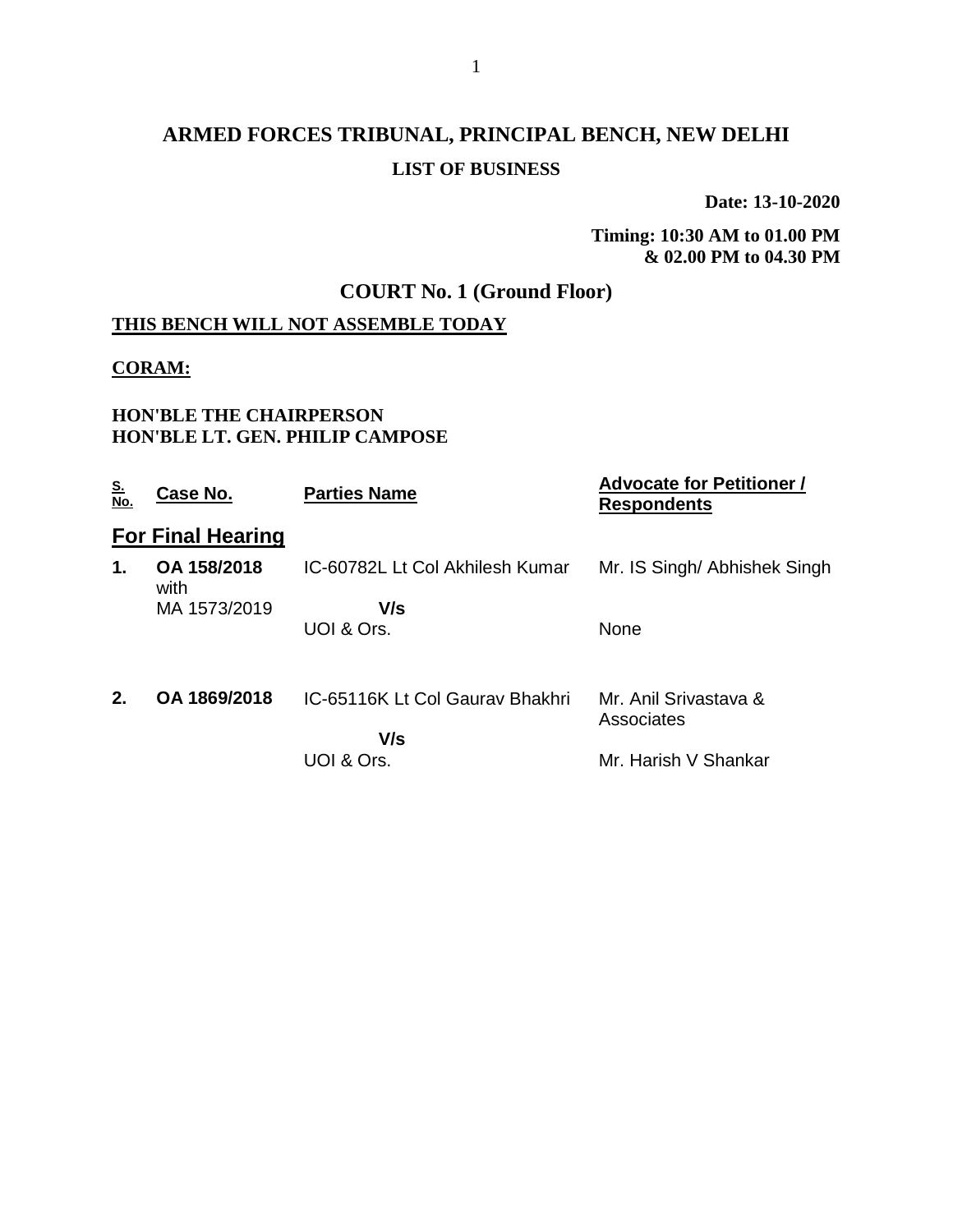## **ARMED FORCES TRIBUNAL, PRINCIPAL BENCH, NEW DELHI LIST OF BUSINESS**

**Date: 13-10-2020**

**Timing: 10:30 AM to 01.00 PM & 02.00 PM to 04.30 PM**

## **COURT No. 2 (Ground Floor)**

#### **CORAM:**

#### **HON'BLE MS. JUSTICE SUNITA GUPTA HON'BLE AIR MARSHAL B.B.P. SINHA**

#### **MATTERS ALREADY SCHEDULED FOR 13.10.2020 EXCEPT ADMISSION MATTERS STANDS ADJOURNED TO 18.01.2021**

| <u>S.</u><br>No. | <b>Case No.</b>                     | <b>Parties Name</b>                                           | <b>Advocate for Petitioner /</b><br><b>Respondents</b> |
|------------------|-------------------------------------|---------------------------------------------------------------|--------------------------------------------------------|
|                  | <b>ADMISSION MATTERS</b>            |                                                               |                                                        |
| 1.               | with                                | <b>OA 1462/2018</b> Ex Nk/MP No. 7763245 Ram Dia              | Mr. M A Rahman                                         |
|                  | MA 1483/2018                        | V/s                                                           |                                                        |
|                  |                                     | UOI & Ors.                                                    | Mr. Satya Ranjan Swain                                 |
| 2.               | OA 844/2019                         | MWO KD Pandey (Retd) (No 256741H)<br>V/s                      | Mr. Shiv B Chetry, Adarsh Tiwari<br>& Suresh Pandey    |
|                  |                                     | UOI & Ors.                                                    | Mr. Ashok Chaitanya                                    |
| 3.               | OA 926/2019<br>with<br>MA 1048/2020 | Ex Hony Nb Sub Daya Kishan (No<br>14327408 X)                 | Ms Sangeeta Tomar                                      |
|                  |                                     | V/s                                                           |                                                        |
|                  |                                     | UOI & Ors.                                                    | Ms. Jyotsna Kaushik                                    |
| 4.               | OA 946/2019                         | Ex Rfn Praveen Kumar (No 16015784 Mr Ajit Kakkar & Associates |                                                        |
|                  |                                     | M)<br>V/s                                                     | Mr. Arvind Kumar                                       |
|                  |                                     | UOI & Ors.                                                    |                                                        |
| 5.               | OA 1601/2019                        | Ex Hav Manoj Kumar Sahu (9511687- Mr. U S Maurya<br>L)        |                                                        |
|                  |                                     | V/s<br>UOI & Ors.                                             | Mr. Avdhesh Kumar                                      |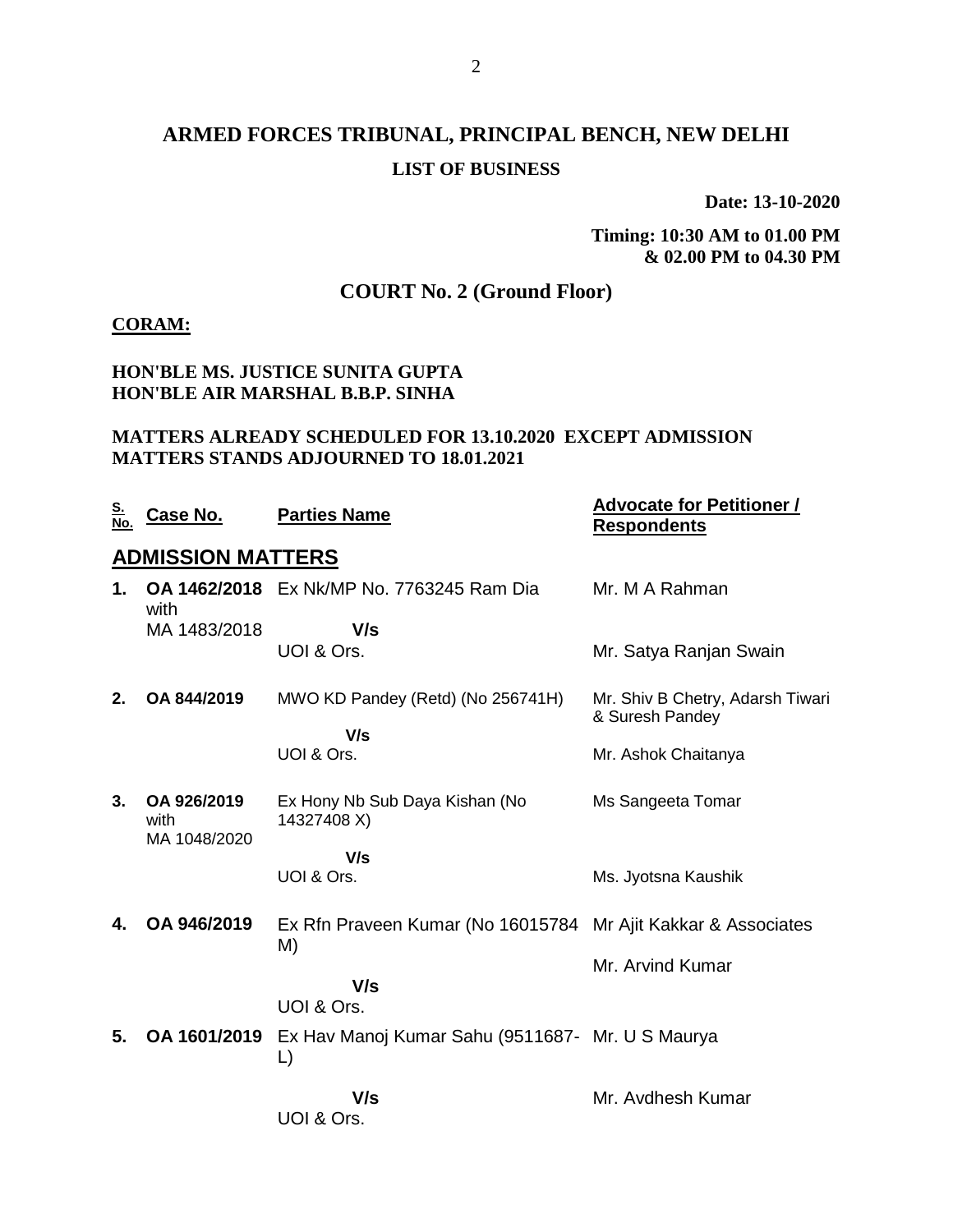| 6. | OA 1905/2019<br>with<br>MA 2788/2019   | Ex Nk Gaonkar Vasi Babu (No<br>2598606M)     | Mr. Rang Nath Pandey,<br>Shashi Kumar Dwivedi and<br><b>Rahul Pandey</b> |
|----|----------------------------------------|----------------------------------------------|--------------------------------------------------------------------------|
|    |                                        | V/s<br>UOI & Ors.                            | Dr Vijendra Singh Mahnidyan                                              |
| 7. | OA 252/2020<br>with                    | Lt Cdr Girish Dhawan (NO 03447H)             | Ms Archana Ramesh                                                        |
|    | MA 315/2020                            | V/s<br>UOI & Ors.                            | Dr. Vijendra Singh Mahndiyan                                             |
| 8. | OA 330/2020<br>with                    | Sqn Ldr Karan Kataria (No 33259 R)           | Mr Pushpendra Kumar Dhaka                                                |
|    | MA 405/2020                            | V/s<br>UOI & Ors.                            | Dr. Vijendra Singh Mahndiyan                                             |
| 9. | OA 416/2020<br>with                    | Nk Munna Kumar (No 14927373 K)               | Mr Mohan Kumar & Associates                                              |
|    | MA 521/2020                            | V/s<br>UOI & Ors.                            | Ms Suman Chauhan                                                         |
|    | 10. OA 510/2020<br>with<br>MA 624/2020 | Lt Cdr PM Satapathy (Retd) (No<br>89090 A)   | Mr V S Kadian & Mr. J P<br>Sharma                                        |
|    |                                        | V/s<br>UOI & Ors.                            | Mr. Neeraj, Sr. CGSC                                                     |
|    | 11. OA 895/2020                        | NC(E) Johan Mohammad Ganaie<br>$(830521-N)$  | Mr. Ajit Kakkar                                                          |
|    |                                        | V/s<br>UOI & Ors.                            | Mr. Ashok Chaitanya                                                      |
|    | 12. OA 896/2020<br>with                | Ex Nb Sub Bhupendra Singh (JC<br>532216-X)   | Mr. Ajit Kakkar                                                          |
|    | MA 1019/2020                           | V/s<br>UOI & Ors.                            | Mr. K K Tyagi                                                            |
|    | 13. OA 1368/2020                       | Ex Nk/DSC Mahadeo Bhiku Ghatge<br>(2775336A) | Mr U S Maurya                                                            |
|    |                                        | V/s<br>UOI & Ors.                            | Mr Neeraj, CGSC                                                          |
|    | 14. OA 1369/2020<br>with               | Ex JWO Brijesh Singh Panwar<br>(683885 H)    | Mr Praveen Kumar                                                         |
|    | MA1620/2020                            | V/s<br>UOI & Ors.                            | Mr. Satya Ranjan Swain                                                   |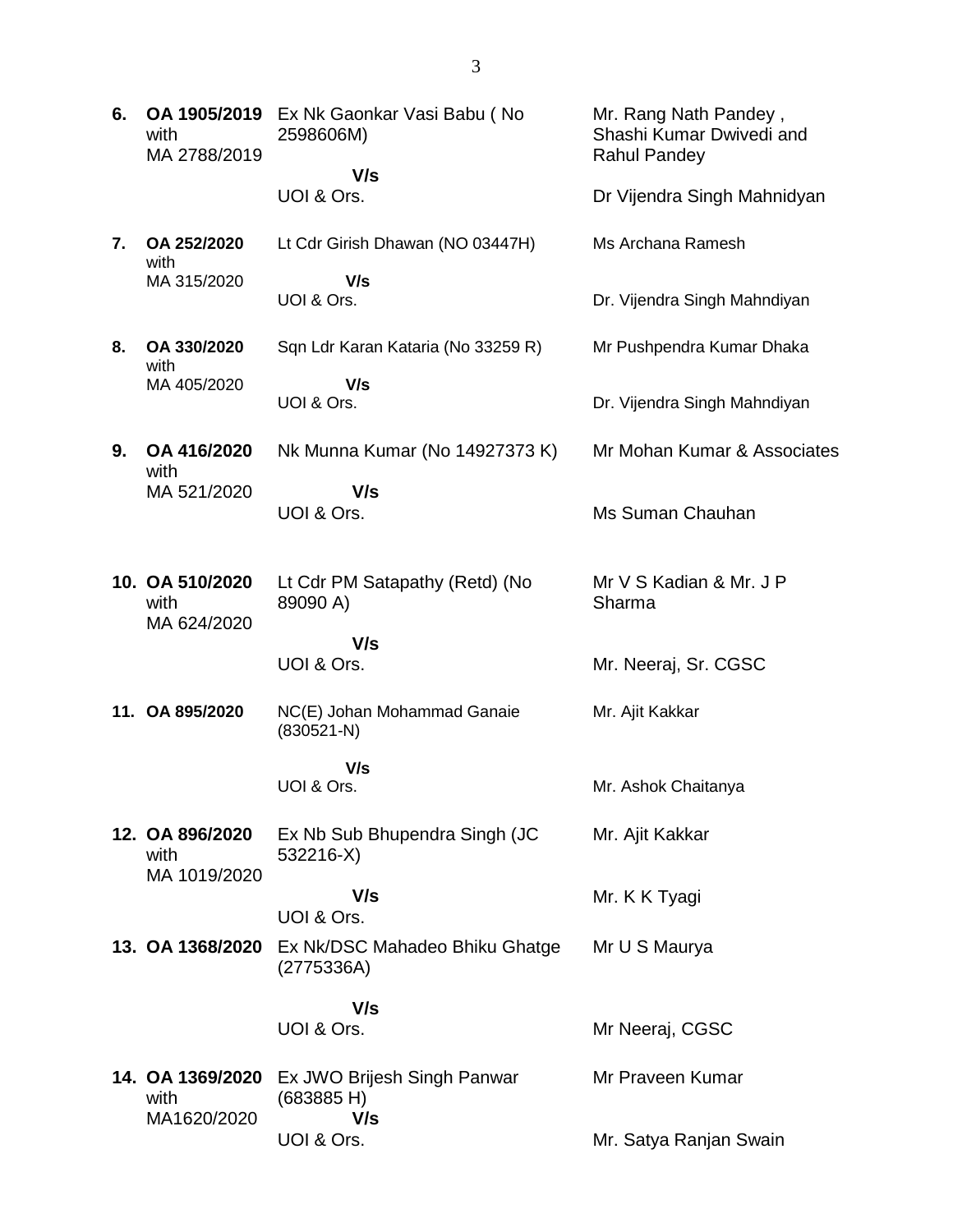| 15. OA 1370/2020<br>with<br>MA 1621/2020 | Ex-LEM (R) Rajesh Kumar Singh<br>Yadav (Ser No. 132734-W)       | Mr. Praveen Kumar           |
|------------------------------------------|-----------------------------------------------------------------|-----------------------------|
|                                          | V/s                                                             |                             |
|                                          | UOI & Ors.                                                      | None                        |
| with                                     | 16. OA 1371/2020 Ex-HFO Surinder Singh (259713 K)               | Mr Praveen Kumar            |
| MA 1622/2020                             | V/s<br>UOI & Ors.                                               | Mr. Satya Ranjan Swain      |
| 17. OA 1397/2020<br>with<br>MA 1664/2020 | No. 4077711-Y Hav Ashok Kumar<br>(Retd.)                        | Ms. Archana Ramesh          |
|                                          | V/s<br>UOI & Ors.                                               | None                        |
| with                                     | 18. OA 1398/2020 Ex Sgt Manoj KL (724721 G)                     | Mr Durgesh Kumar Sharma     |
| MA 1665/2020                             | V/s<br>UOI & Ors.                                               | None                        |
| 19. OA 1399/2020<br>with                 | Ex Sgt Binoy TD (795887-T)                                      | Mr Durgesh Kumar Sharma     |
| MA 1666/2020                             | V/s<br>UOI & Ors.                                               | None                        |
| 20. OA 1400/2020<br>with                 | Ex HFO(MWO) Lal Ji Yadav (649307- Mr Durgesh Kumar Sharma<br>K) |                             |
| MA 1667/2020                             |                                                                 |                             |
|                                          | V/s<br>UOI & Ors.                                               | None                        |
| 21. OA 1417/2020<br>with                 | WO Raj Kishor Singh (Retd) (No<br>658200 A)                     | Mr BP Vaishnav & Associates |
| MA 1686/2020                             | V/s                                                             |                             |
|                                          | UOI & Ors.                                                      | None                        |
| with                                     | 22. OA 1418/2020 No. 625252-G Ex Sgt Ashok Sharma               | Mr. J P Sharma & Associates |
| MA 1687/2020                             | V/s<br>UOI & Ors.                                               | None                        |
|                                          |                                                                 |                             |
| 23. OA 1419/2020<br>with<br>MA 1688/2020 | Ex JWO Om Prakash Upadhyay<br>$(680318-T)$                      | Mr. J P Sharma & Associates |
|                                          | V/s<br>UOI & Ors.                                               | None                        |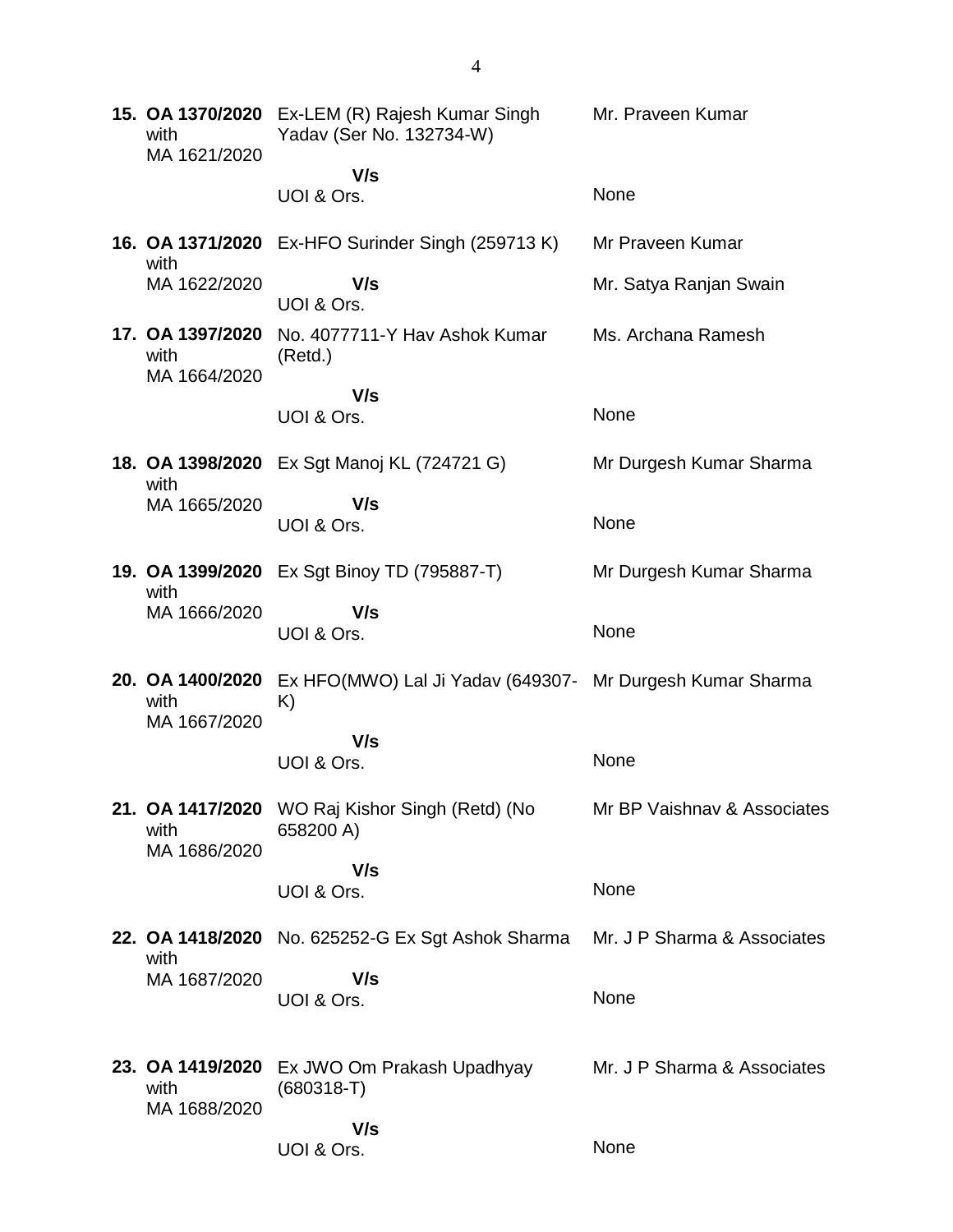| 24. OA 1420/2020<br>with<br>MA 1689/2020 | JWO R Kannayaraja (Retd) (No<br>244605)                    | Mr Manoj Kr Gupta                        |
|------------------------------------------|------------------------------------------------------------|------------------------------------------|
|                                          | V/s<br>UOI & Ors.                                          | None                                     |
| with                                     | 25. OA 1421/2020 JWO N Muthuraj (Retd) (No 678039)         | Mr Manoj Kr Gupta                        |
| MA 1690/2020                             | V/s<br>UOI & Ors.                                          | None                                     |
|                                          | 26. OA 1422/2020 Ex Nk Raj Kishor Rai (No 14580907<br>X)   | Mr Virender Singh Kadian                 |
|                                          | V/s<br>UOI & Ors.                                          | None                                     |
| 27. OA 1423/2020                         | Ex PO COM (EW) Nabeen Kumar<br>Mondol (212264 W)           | Mr Ved Prakash                           |
|                                          | V/s<br>UOI & Ors.                                          | None                                     |
| 28. OA 1424/2020                         | Ex Sgt Rakesh Dhar Upadhyay<br>(777384)                    | Mr Baljeet Singh & Ms<br>Deepika Sheoran |
|                                          | V/s<br>UOI & Ors.                                          | None                                     |
|                                          | 29. OA 1425/2020 IC-38030F Maj Gen Jimmy John<br>(Retd.)   | Mr. Shakti Chand Jaidwal                 |
|                                          | V/s<br>UOI & Ors.                                          | None                                     |
|                                          | 30. OA 1426/2020 Ex NC(E) Vishambar Singh 819143<br>V/s    | Mr Baljeet Singh & Ms<br>Deepika Sheoran |
|                                          | UOI & Ors.                                                 | None                                     |
|                                          | 31. OA 1427/2020 Ex HAV Ramesh Kumar Maurya<br>(14581689W) | Mr US Maurya                             |
|                                          | V/s<br>UOI & Ors.                                          | None                                     |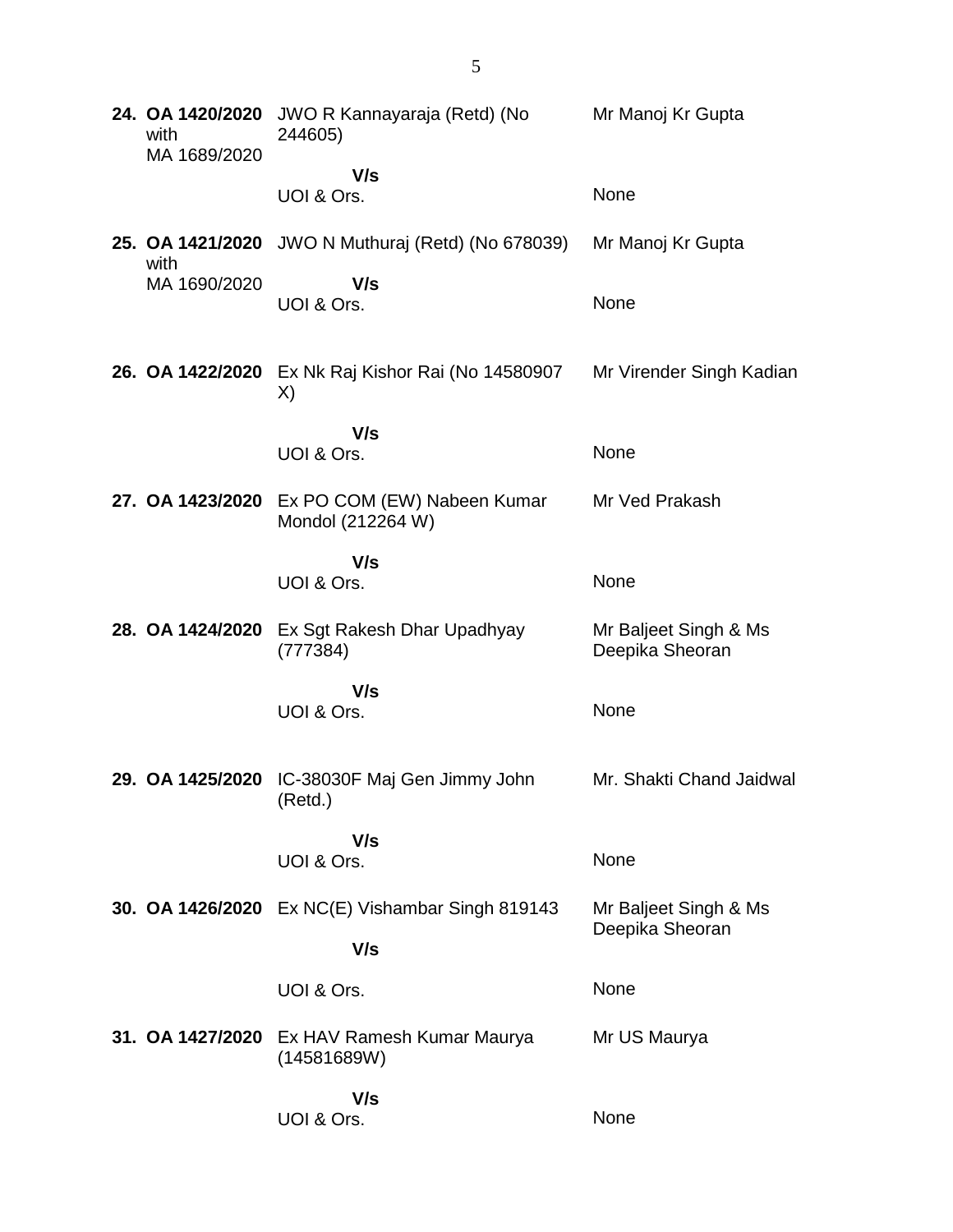|                    | 32. OA 1428/2020 IC-75587L Maj Amit Choudhary | Mr. Veerendra Mohan                      |
|--------------------|-----------------------------------------------|------------------------------------------|
|                    | V/s<br>UOI & Ors.                             | <b>None</b>                              |
| <b>MA (OTHERS)</b> |                                               |                                          |
| $\mathsf{I}$       | 33. MA 1685/2020 Col Narendra Bhushan (Retd.) | Mr OS Punia                              |
| OA 289/2019        | V/s<br>UOI & Ors.                             | Mr. Karan Singh Bhati, Sr<br><b>CGSC</b> |

# **RAs**

| 34 RA 36/2020<br>ın<br>OA 522/2016 | IC-16416F Lt Col (Retd.) Vinod Bhushan Mr. S M Dalal<br>Arva |                |
|------------------------------------|--------------------------------------------------------------|----------------|
|                                    | V/s<br>UOI & Ors.                                            | Mr SD Windlesh |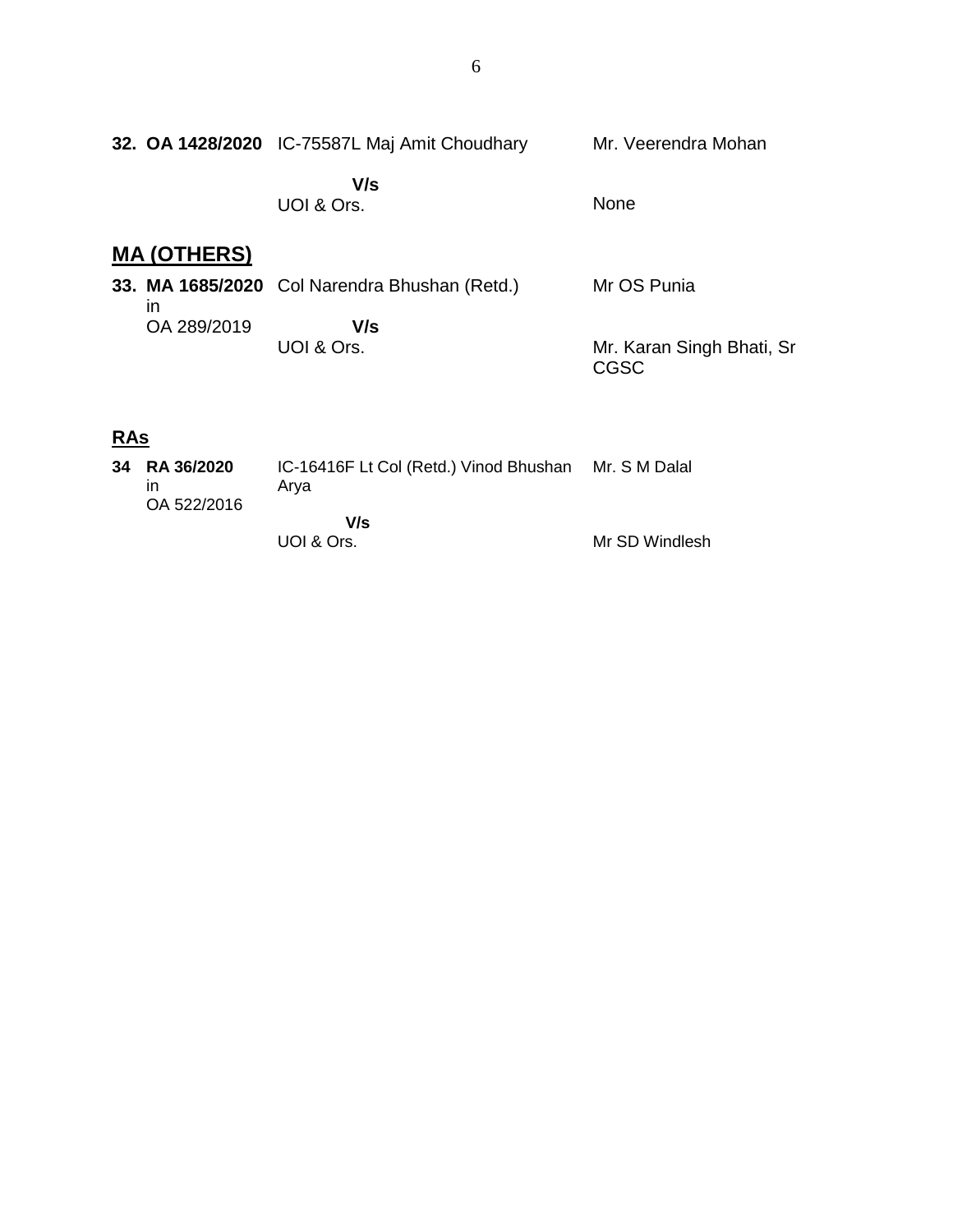# **ARMED FORCES TRIBUNAL, PRINCIPAL BENCH, NEW DELHI LIST OF BUSINESS**

**Date: 13-10-2020**

**Timing: 11:00 AM**

## **PRINCIPAL REGISTRAR COURT**

| <u>S.</u><br>No. | Case No.                               | <b>Parties Name</b>                                                   | <b>Advocate for Petitioner /</b><br><b>Respondents</b> |
|------------------|----------------------------------------|-----------------------------------------------------------------------|--------------------------------------------------------|
|                  | <b>For Appearance/Direction</b>        |                                                                       |                                                        |
| 1.               | OA 1159/2019<br>with<br>MA 1511/2020 & | Ex WO Ramparkash Paul (No<br>647685K)                                 | Ms Pallavi Awasthi                                     |
|                  | 1869/2019                              | V/s                                                                   |                                                        |
|                  |                                        | UOI & Ors.                                                            | Mr. J S Yadav                                          |
| 2.               | OA 1177/2019<br>with<br>MA 1923/2019   | EX MWO Kunwar Veer Singh (No<br>602217T)                              | Mr. Praveen Kumar                                      |
|                  |                                        | V/s                                                                   |                                                        |
|                  |                                        | UOI & Ors.                                                            | Ms Suman Chauhan                                       |
| 3.               | OA 1341/2019                           | Cmde VK Madhusoodanan (Retd)<br>$(02963-H)$                           | Mr. Ved Prakash                                        |
|                  |                                        | V/s                                                                   |                                                        |
|                  |                                        | UOI & Ors.                                                            | Mr. K K Tyagi                                          |
| 4.               | OA 1489/2019<br>with<br>MA 2409/2019   | IC-31854F Col Sudarshan Mishra<br>(Retd)                              | Mr. Indra Sen Singh /Mr<br><b>Abhishek Singh</b>       |
|                  |                                        | V/s                                                                   |                                                        |
|                  |                                        | UOI & Ors.                                                            | Mr. Neeraj Sr. CGSC                                    |
| 5.               | OA 1501/2019<br>with<br>MA 2428/2019   | Ex Sgt Pradeep Kumar Sharma (No Mr Praveen Kumar & Vinod<br>729613 G) | <b>Kumar Sharma</b>                                    |
|                  |                                        | V/s                                                                   |                                                        |
|                  |                                        | UOI & Ors.                                                            | Mr Avdhesh Kumar Singh                                 |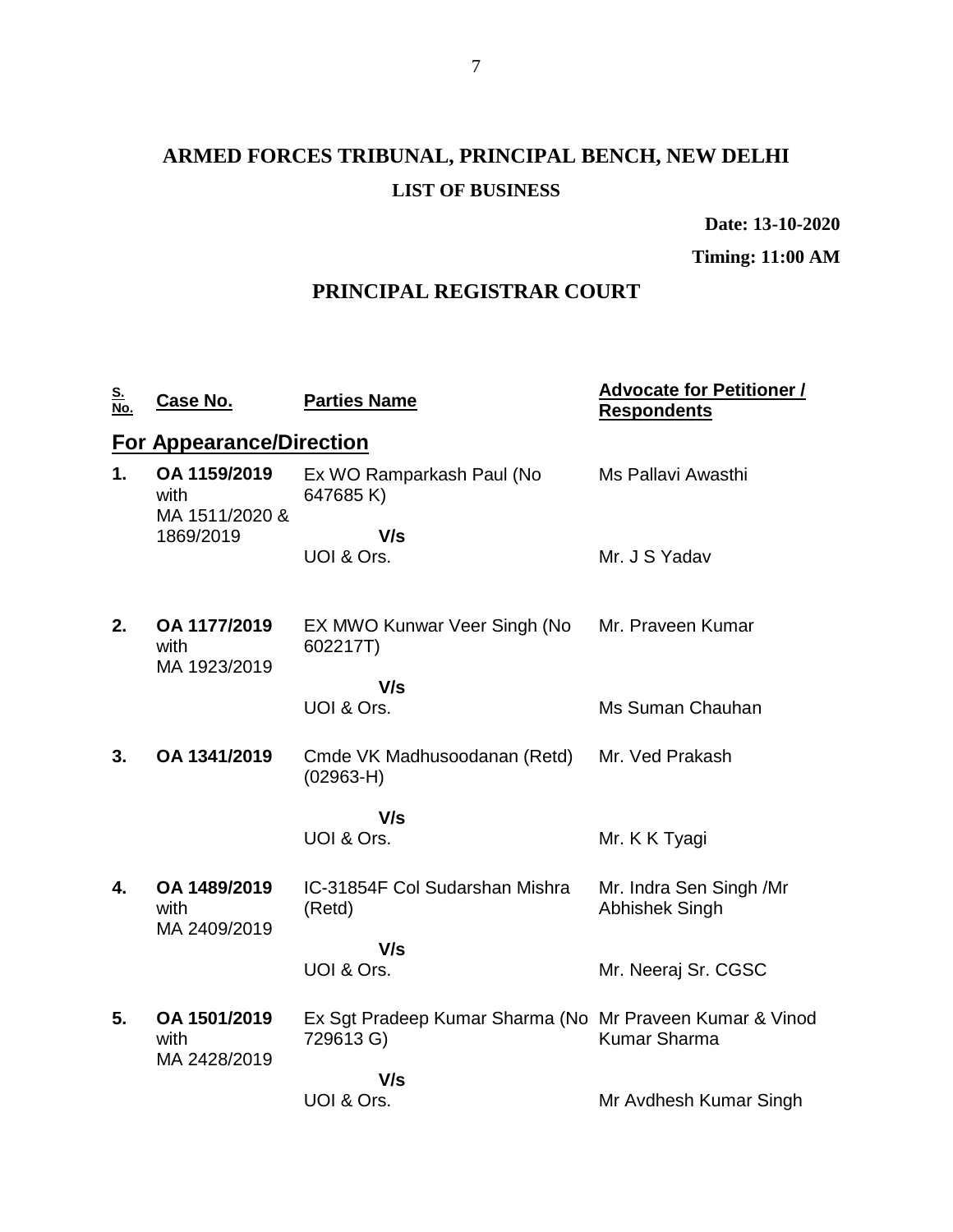| 6.  | OA 1517/2019         | Gp Capt Ram Kumar Yadav (Retd) Mr. Baljeet Singh<br>(17523)    |                                           |
|-----|----------------------|----------------------------------------------------------------|-------------------------------------------|
|     |                      | V/s<br>UOI & Ors.                                              | Mr Neeraj Sr, CGSC                        |
| 7.  | OA 1596/2019         | Ex Sep Datar Prasannajit Ashok<br>(No 4580127 P)               | Mr. SM Jadhav & Co.                       |
|     |                      | V/s<br>UOI & Ors.                                              | Mr. Waize Ali Noor                        |
| 8.  | OA 1639/2019         | Ex Sgt Satya Prakash Rathaur (No Mr Manoj Kr Gupta<br>795973L) |                                           |
|     |                      | V/s                                                            |                                           |
|     |                      | UOI & Ors.                                                     | Mr. Anil Gautam                           |
| 9.  | OA 1774/2019<br>with | Ex Sgt Ajendra Kumar (769978-K)                                | Mr. Virender Singh Kadian                 |
|     | MA 2681/2019         | V/s<br>UOI & Ors.                                              | Mr. K K Tyagi                             |
| 10. | OA 1775/2019         | Ex LEM(R) Rajeev Ranjan<br>$(138592 - H)$                      | Mr. Ved Prakash                           |
|     |                      | V/s                                                            |                                           |
|     |                      | UOI & Ors.                                                     | Mr. Ashok Chaitanya                       |
| 11. | OA 1776/2019         | Ex POA(AH) Amit Kumar Yadav<br>$(138386 - R)$                  | Mr. Ved Prakash                           |
|     |                      | V/s<br>UOI & Ors.                                              | Mr. Ashok Chaitanya                       |
| 12. | OA 1795/2019         | Ex Cpl P Pant (737338-G)                                       | Mr. Virender Singh Kadian                 |
|     | with<br>MA 2684/2019 | V/s<br>UOI & Ors.                                              | Mr. Anil Kumar Gautam                     |
| 13. | OA 1796/2019         | No. 50860-R Cmde Srinivas<br>Chikkerur (Retd.)                 | Mr. Shakti Chand Jaidwal                  |
|     |                      | V/s                                                            |                                           |
|     |                      | UOI & Ors.                                                     | Mr. Karan Singh Bhati, Sr.<br><b>CGSC</b> |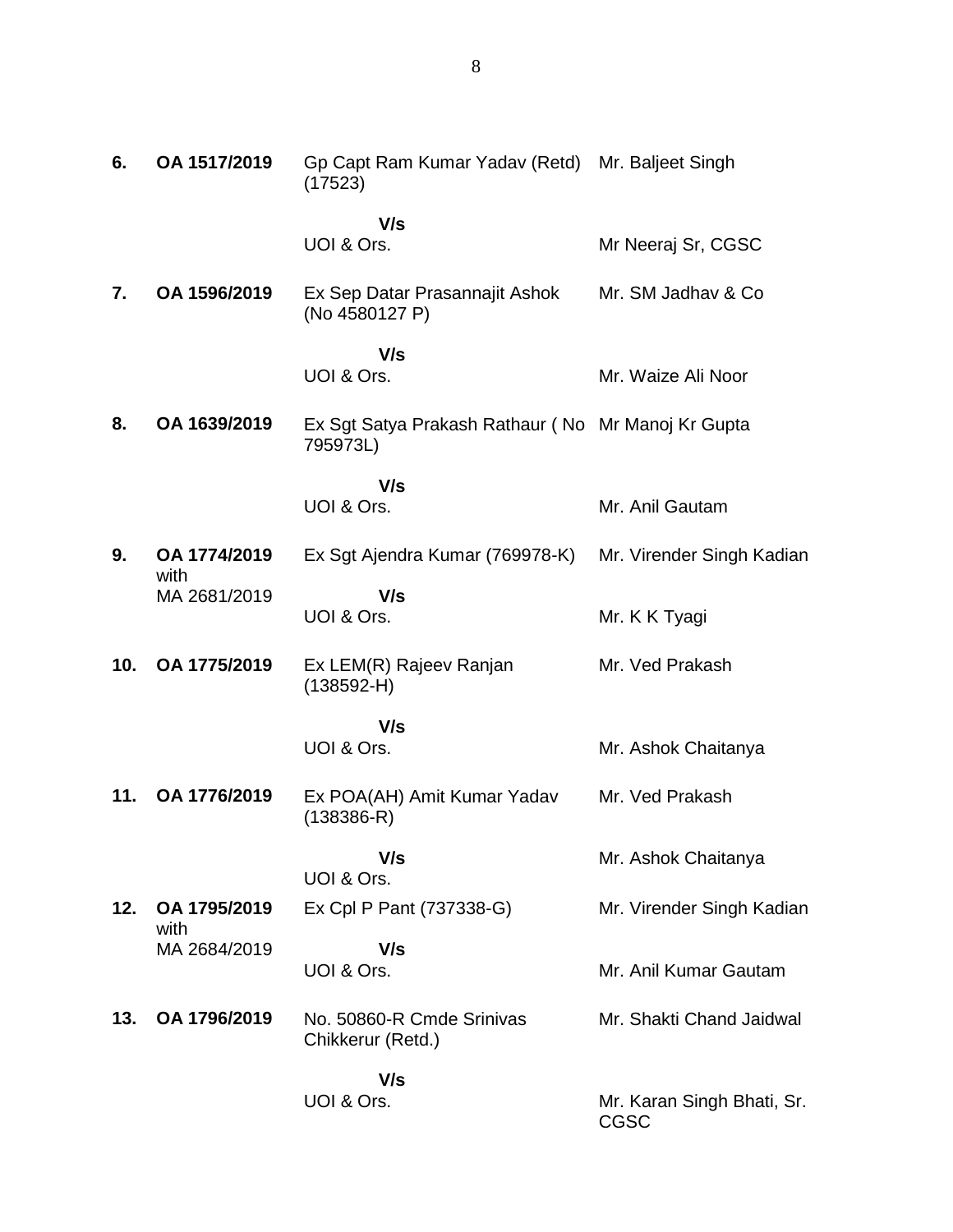| 14. | OA 1804/2019                           | Ex Sgt Anoop Kumar Gupta (No<br>722689 K)                     | Mr Praveen Kumar                     |
|-----|----------------------------------------|---------------------------------------------------------------|--------------------------------------|
|     |                                        | V/s<br>UOI & Ors.                                             | Mr. Shyam Narayan                    |
| 15. | OA 1828/2019                           | Ex LEM(R) Raju Kumar (138664-Y) Mr. Ved Prakash               |                                      |
|     |                                        | V/s<br>UOI & Ors.                                             | Dr. Vijendra Singh Mahndiyan         |
| 16. | OA 1831/2019                           | Wg Cdr Anil Kumar Singha (Retd)<br>(No 22643)                 | Mr Baljeet Singh                     |
|     |                                        | V/s<br>UOI & Ors.                                             | Mr. Arvind Patel                     |
| 17. | OA 1902/2019                           | JC-671716A Nb Sub (PA) Subhash<br><b>Babu</b>                 | Mr Indra Sen Singh/Abhishek<br>Singh |
|     |                                        | V/s<br>UOI & Ors.                                             | Mr. Ashok Chaitanya                  |
| 18. | OA 1939/2019<br>with<br>MA 2810/2019 & | Nk Bhavar Singh (Retd) (No<br>14569253 Y)                     | Ms Archana Ramesh                    |
|     | 936/2020                               | V/s<br>UOI & Ors.                                             | Dr Vijendra Singh Mahndiyan          |
| 19. | OA 1948/2019                           | Maj Avaninder Kumar (Retd)<br>(VS01140Y)                      | Mr. AK Aggrawal                      |
|     |                                        | V/s<br>UOI & Ors.                                             | Mr. Prabodh Kumar                    |
|     |                                        |                                                               |                                      |
| 20. | OA 1956/2019<br>with<br>MA 2827/2019   | Mrs. Elizabeth Chandy W/O (IC-<br>38054 L) Late Maj PC Chandy | Mr. Anil Srivastava &<br>Associates  |
|     |                                        | V/s<br>UOI & Ors.                                             | Mr. Karan Singh Bhati, Sr.           |
|     |                                        |                                                               | CGSC                                 |
| 21. | OA 1957/2019<br>with<br>MA 2828/2019   | Ex MC EAAR-II Vivek Tiwari<br>$(197938-K)$                    | Mr. Ved Prakash                      |
|     |                                        | V/s<br>UOI & Ors.                                             | Mr. K K Tyagi                        |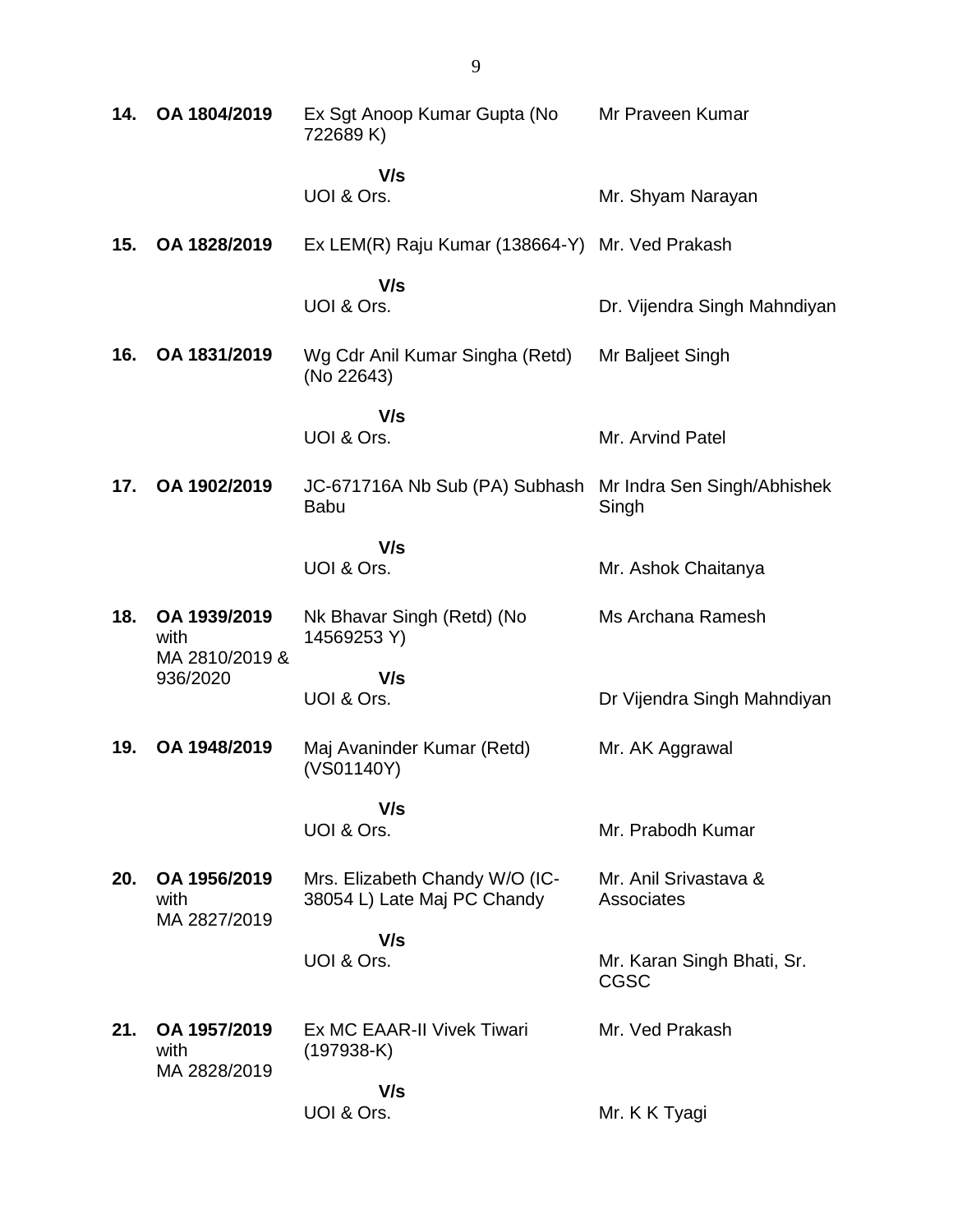| 22. | OA 1966/2019                         | Ex CHAA Vrun Kumar (No 182152<br>H)                  | Mr Ved Prakash                            |
|-----|--------------------------------------|------------------------------------------------------|-------------------------------------------|
|     |                                      | V/s<br>UOI & Ors.                                    | Mr. Neeraj, Sr. CGSC                      |
| 23. | OA 1967/2019                         | Ex RPO Vikrant Pathania (No<br>138149 A)             | Mr Ved Praakash                           |
|     |                                      | V/s<br>UOI & Ors.                                    | Mr. Karan Singh Bhati, Sr.<br><b>CGSC</b> |
| 24. | OA 2039/2019                         | Sep Madan Kumar Singh (No<br>14609797Y               | Mr. Narender Kaushik &<br>Pankaj Kaushik  |
|     |                                      | V/s<br>UOI & Ors.                                    | Mr. Ashok Chaitanya                       |
| 25. | OA 2086/2019<br>with<br>MA 2989/2019 | Ex Sgt S Jagmohan Singh Jaggi<br>(No 278894)         | Mr Ajit Kakkar & Associates               |
|     |                                      | V/s<br>UOI & Ors.                                    | Mr. Prabodh Kumar                         |
| 26. | OA 2087/2019<br>with<br>MA 2990/2019 | Ex Sgt Shravan Kumar (No 668940 Mr Ved Prakash<br>S) |                                           |
|     |                                      | V/s<br>UOI & Ors.                                    | Mr. Harish V Shankar                      |
| 27. | OA 2088/2019<br>with                 | No. 289633 MWO RB Singh (Retd.) Mr. Manoj Kr Gupta   |                                           |
|     | MA 2991/2019                         | V/s<br>UOI & Ors.                                    | Mr. D K Sabat                             |
| 28. | OA 2239/2019<br>with<br>MA 3134/2019 | Ex MWO (HFO) Ram Kumar<br>Tripathi (NO 651790T)      | Mr. Ved Prakash                           |
|     |                                      | V/s<br>UOI & Ors.                                    | Mr. V S Tomar                             |
| 29. | OA 2243/2019<br>with<br>MA 3138/2019 | Ex PO RPI Arun Mehla (No<br>128462K)                 | Mr. Ved Prakash                           |
|     |                                      | V/s<br>UOI & Ors.                                    | Mr Neeraj, Sr CGSC                        |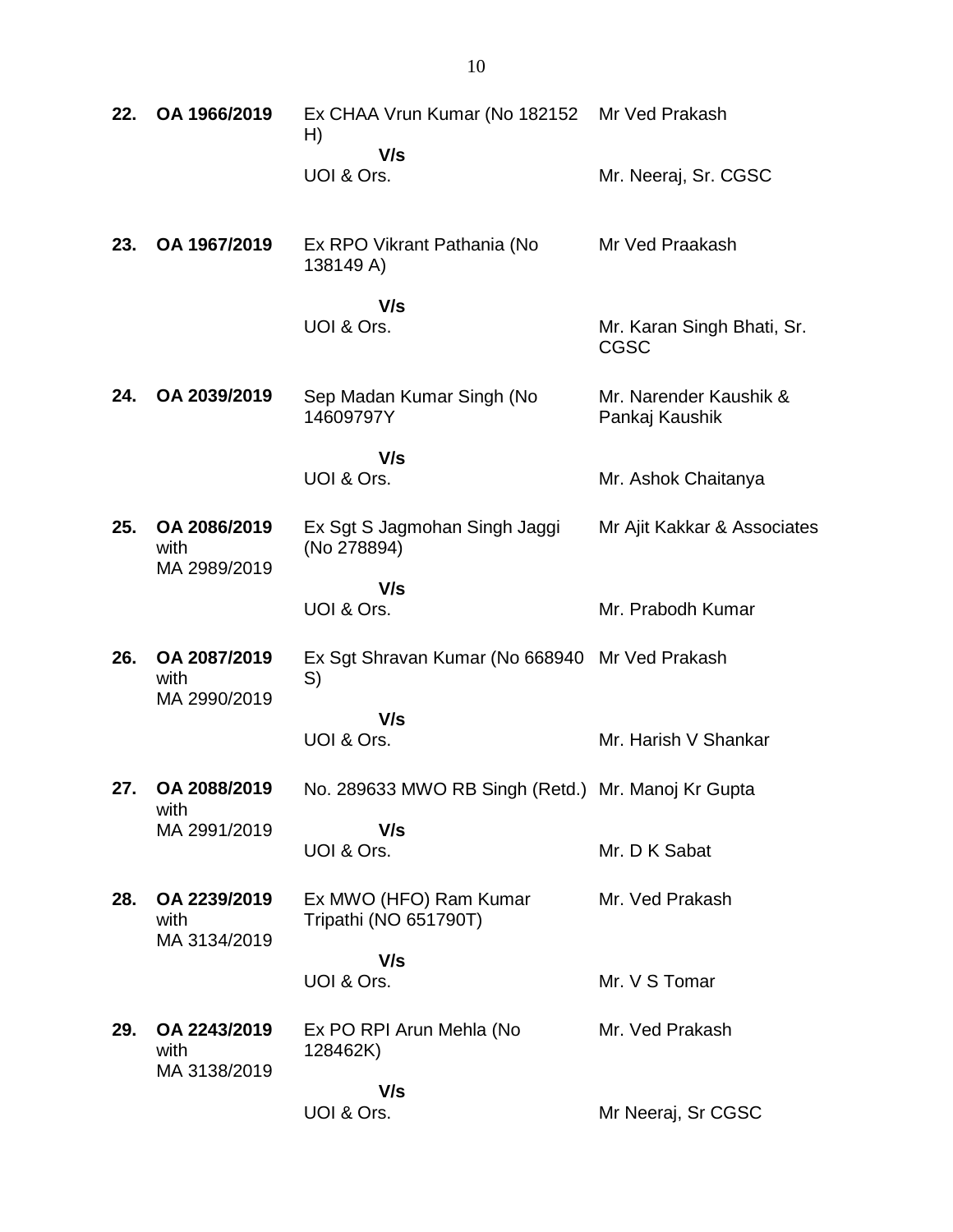| 30. | OA 2244/2019<br>with                 | Ex HFO Jaipal Singh (645743-K)                                          | Mr. Praveen Kumar            |
|-----|--------------------------------------|-------------------------------------------------------------------------|------------------------------|
|     | MA 3139/2019                         | V/s<br>UOI & Ors.                                                       | Ms. Suman Chauhan            |
| 31. | OA 2245/2019<br>with                 | Ex Sgt Vedanand Jha (726787-N)                                          | Mr. Praveen Kumar            |
|     | MA 3140/2019                         | V/s<br>UOI & Ors.                                                       | Mr. Anil Gautam              |
| 32. | OA 2350/2019                         | Ex CPO HS (Hony) Gurmeet Singh Mr Ved Prakash<br>(No 152929T)           |                              |
|     |                                      | V/s<br>UOI & Ors.                                                       | Mr Shyam Narayan             |
| 33. | OA 2352/2019                         | SL-4056K Col A K Singh                                                  | Mr. Rajiv Manglik            |
|     |                                      | V/s<br>UOI & Ors.                                                       | None                         |
| 34. | OA 2388/2019                         | No 692258R Ex JWO Ashok Kumar Mr V S Kadian<br>Pandey                   |                              |
|     |                                      | V/s<br>UOI & Ors.                                                       | Ms. Suman Chauhan            |
| 35. | OA 2389/2019                         | Col Kedar Shukla (Retd) (IC 47924 Mr Virender Singh Kadian<br>Y)<br>V/s |                              |
|     |                                      | UOI & Ors.                                                              | Mr. V Pattabhi Ram           |
| 36. | OA 2390/2019<br>with<br>MA 3273/2019 | Ex SGT Rajan Kumar Singh (No<br>791458S)                                | Mr Ved Prakash               |
|     |                                      | V/s<br>UOI & Ors.                                                       | Dr. Vijendra Singh Mahndiyan |
| 37. | OA 24/2020                           | No 13979272P Ex Sep/DSC<br><b>Kumod Singh</b>                           | Mr US Maurya                 |
|     |                                      | V/s<br>UOI & Ors.                                                       | Mr. J S Yadav                |
| 38. | OA 25/2020                           | Ex Sep/DSC Tara Shankar Pal<br>(14263654 Y)                             | Mr US Maurya                 |
|     |                                      | V/s<br>UOI & Ors.                                                       | Ms. Suman Chauhan            |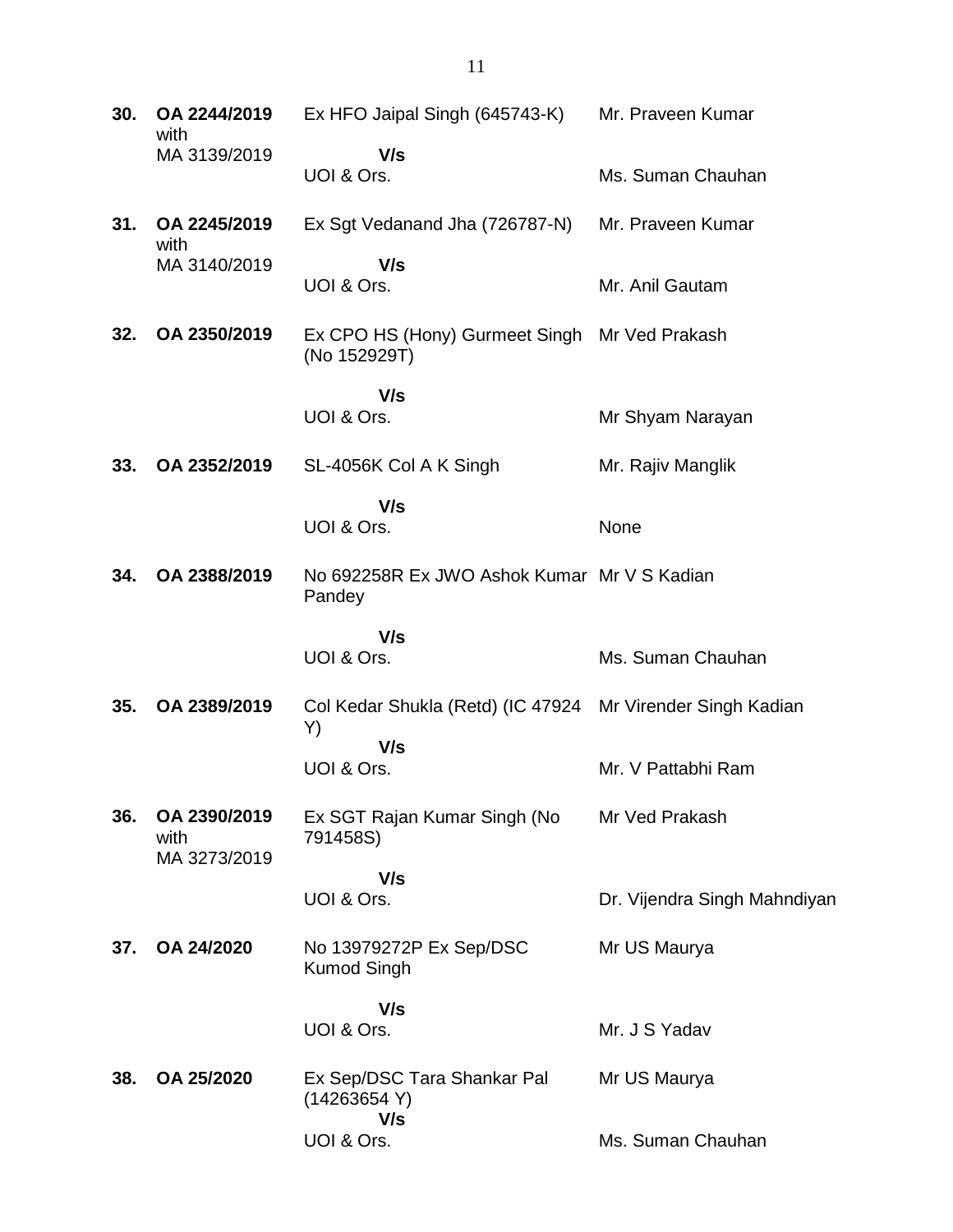| 39. | OA 42/2020<br>with               | Col Pradeep Bhatia (IC-43872W)                                  | Ms Archana Ramesh                         |
|-----|----------------------------------|-----------------------------------------------------------------|-------------------------------------------|
|     | MA 47/2020                       | V/s<br>UOI & Ors.                                               | Mr. Karan Singh Bhati, Sr.<br><b>CGSC</b> |
| 40. | OA 43/2020                       | Ex Hav Pankaj Kumar Kaushik<br>$(14620307-A)$                   | Mr. Virender Singh Kadian                 |
|     |                                  | V/s                                                             |                                           |
|     |                                  | UOI & Ors.                                                      | Mr. K K Tyagi                             |
| 41. | OA 51/2020<br>with<br>MA 56/2020 | Ex AC (U/T) Arun Aswal (No<br>7003832)                          | Mr Ajit Kakkar                            |
|     |                                  | V/s                                                             |                                           |
|     |                                  | UOI & Ors.                                                      | Mr. S D Windlesh                          |
| 42. | OA 52/2020                       | Ex WO Suresh Kumar (No 672768<br>R)                             | Mr Virender Singh Kadian                  |
|     |                                  | V/s<br>UOI & Ors.                                               | Mr. J S Yadav                             |
| 43. | OA 58/2020                       | Ex LEM (P) Bhanwar Lal Todawata Mr Ved Prakash<br>(No 138481 F) |                                           |
|     |                                  | V/s                                                             |                                           |
|     |                                  | UOI & Ors.                                                      | Mr. Satya Ranjan Swain                    |
| 44. | OA 59/2020                       | Ex SGT Ajit Kumar Pradhan (NO<br>797575R)                       | Mr Ved Prakash                            |
|     |                                  | V/s                                                             |                                           |
|     |                                  | UOI & Ors.                                                      | Mr. K K Tyagi                             |
| 45. | OA 60/2020                       | Hav (PA) Sundara Murali PK (No<br>15485616 H)                   | Mr Indra Sen Singh &<br>Abhishek Singh    |
|     |                                  | V/s                                                             |                                           |
|     |                                  | UOI & Ors.                                                      | Mr. Satya Ranjan Swain                    |
| 46. | OA 61/2020                       | Hav (PA) Prem Prakash (No<br>15482215 H)                        | Mr Indra Sen Singh &<br>Abhishek Singh    |
|     |                                  | V/s                                                             |                                           |
|     |                                  | UOI & Ors.                                                      | Mr. Neeraj, Sr. CGSC                      |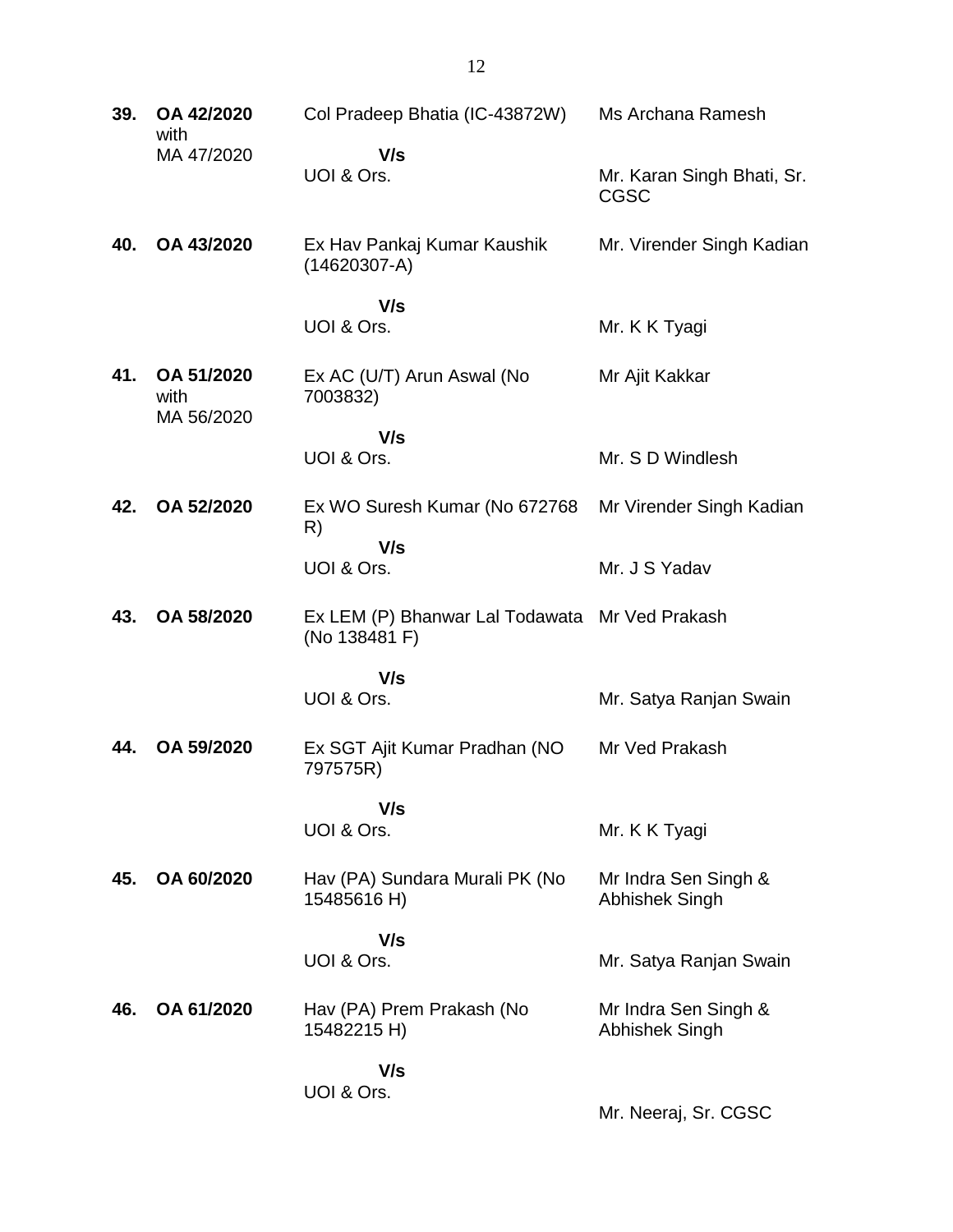| 47. | OA 123/2020                          | Ex HFL Kshetra Mohan Sen<br>(624717)        | Mr. Baljeet Singh & Ms.<br>Deepika Sheoran      |
|-----|--------------------------------------|---------------------------------------------|-------------------------------------------------|
|     |                                      | V/s                                         |                                                 |
|     |                                      | UOI & Ors.                                  | Dr. Vijendra Singh Mahndiyan                    |
| 48. | OA 124/2020                          | Ex LH Asgar Ali (156577-H)                  | Mr. Ved Prakash                                 |
|     |                                      | V/s<br>UOI & Ors.                           | Dr. Vijendra Singh Mahndiyan                    |
| 49. | OA 186/2020                          | No 15770224W Hav/PA Akhtar<br>Hussian       | Mr Indra Sen Singh/Abhishek<br>Singh            |
|     |                                      | V/s                                         |                                                 |
|     |                                      | UOI & Ors.                                  | Mr. K K Tyagi                                   |
| 50. | OA 268/2020<br>with<br>MA 338/2020   | No. 727404-A JWO Sanjay Kumar<br>Mishra     | Mr. Ajeet Yadav & Mr. Rakesh<br><b>Kr Singh</b> |
|     |                                      | V/s                                         |                                                 |
|     |                                      | UOI & Ors.                                  | Mr. Prabodh Kumar                               |
| 51. | OA 458/2020<br>with<br>MA 574/2020   | Ex Sgt Rajesh Kumar Pandey (No<br>742908 N) | Mr Praveen Kumar                                |
|     |                                      | V/s                                         |                                                 |
|     |                                      | UOI & Ors.                                  | Mr. Neeraj Sr CGSC                              |
| 52. | OA 638/2020<br>with                  | 2875968A Ex Hav Balbir Singh                | Mr. JP Sharma & Associates                      |
|     | MA 773/2020                          | V/s                                         |                                                 |
|     |                                      | UOI & Ors.                                  | Mr Niranjana Das                                |
| 53. | OA 1070/2020                         | IC-73151F Maj Devesh Singh Airy             | Mr. S. S. Pandey &                              |
|     | with<br>MA 1221/2020                 | V/s                                         | Associates                                      |
|     |                                      | UOI & Ors.                                  | Mr. Satya Ranjan Swain                          |
| 54. | OA 1071/2020<br>with<br>MA 1223/2020 | POELA Suvajit Majumdar (No                  | Mr Manoj Kr Gupta                               |
|     |                                      | 126738) (Retd)                              |                                                 |
|     |                                      |                                             |                                                 |
|     |                                      | V/s<br>UOI & Ors.                           | Mr. K K Tyagi                                   |